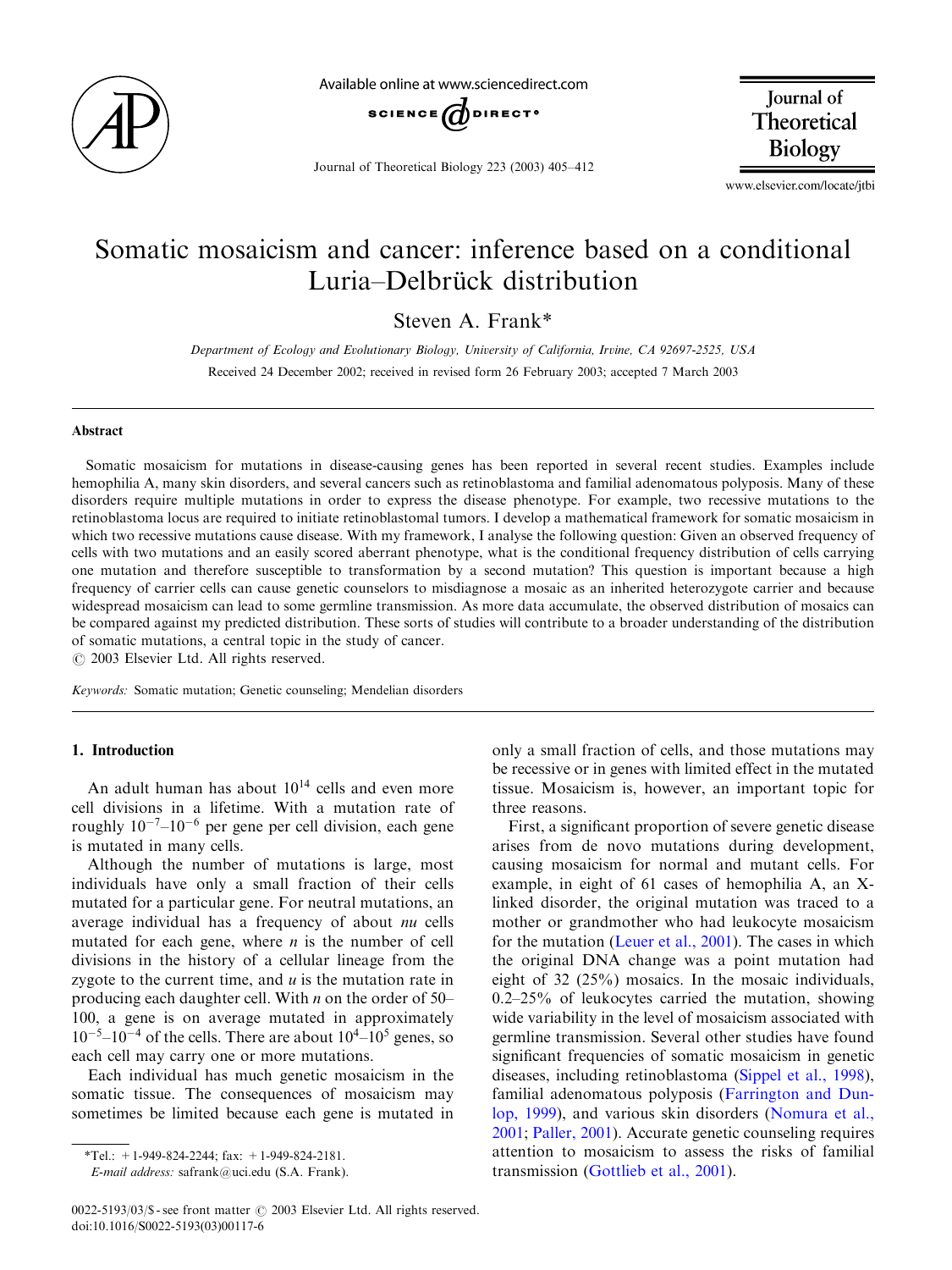Second, different levels of mosaicism between tissues may provide clues about the phylogenetic history of cellular lineages within an individual. An observed frequency of mosaicism in one tissue could be used as conditional information to provide a better estimate of mosaicism in other tissues such as the germline. This would be useful for genetic counseling and to understand the shared cellular history between the progenitor cells that form different tissues.

Third, the probability of progression to cancer can depend on the degree of mosaicism in a tissue. For example, the development of retinoblastoma requires two loss-of-function mutations to the retinoblastoma gene ([Knudson et al., 1975](#page-7-0); [Hethcote and Knudson,](#page-7-0) [1978\)](#page-7-0). The probability that the second mutation occurs increases in proportion to the frequency of cells in the developing retina that carry the first mutation.

In this paper, I develop a mathematical framework for the analysis of mosaicism. Mathematical analysis is required to understand the distribution of mosaicism, to predict the probability of germline transmission given an observed degree of mosaicism, and to study the relations between mosaicism and cancer.

With my framework, I analyse the following question: Given an observed frequency of cells with two mutations and an easily scored aberrant phenotype, what is the conditional frequency distribution of cells carrying one mutation and therefore susceptible to transformation by a second mutation?

Most genetic mosaics are discovered because they have some cells with two mutations and noticeable aberrations. My conditional distribution predicts the probability distribution for the amount of mosaicism in such cases. As more data accumulate, the observed distribution of mosaics can be compared against my predicted distribution. These sorts of studies will contribute to a broader understanding of the distribution of somatic mutations, a central topic in the study of cancer.

#### 2. Extensions to the Luria–Delbrück distribution

The frequency of cells carrying at least one mutation at a particular locus follows the classical Luria– Delbrück distribution ([Zheng, 1999\)](#page-7-0). This distribution would, for example, help to understand the frequency of recessive X-linked mutations among the somatic cells of a female. Females with somatic mutations also have a small chance that the mutation happened early enough in development to be contained in germ cells. Thus, I emphasize the stage in development at which mutations occur.

I consider the issue of two hits to a gene, leading to an extension of the Luria–Delbrück theory. For example, if an individual has a frequency  $f$  of aberrant cells caused

by two hits, then what is the conditional frequency of cells with at least one hit? I assume that all mutations are neutral with regard to birth and death rates. I use this simplifying assumption so that I can emphasize the structure of the problem. Under neutrality, I can develop some simple approximations that highlight key processes shaping the distributions of somatic mutations.

Cancer is certainly not a neutral phenotype. However, my analyses still provide insight into the distribution of mosaicism in cancer mutations. For example, in many cancers, the loss of function of one tumor-suppressor locus by mutation to both alleles is not sufficient to cause increased cell proliferation. It may be possible to assay apparently normal tissue for the frequency of cells with loss of function at a tumor-suppressor locus. The frequency of this phenotype can then be used to analyse the conditional distribution of cells carrying one recessive mutation at the tumor-suppressor locus.

Alternatively, a tumor-suppressor locus may transform a cell lineage into an expanding cancer clone after it suffers mutations to both alleles. The frequency of cells with two mutations then increases by selection, and the neutrality assumption no longer applies. Therefore, I focus on the time in cellular history at which the second of two mutations to a cell first occur. Assuming that the first mutation to a tumor-suppressor gene is neutral, the time of the second mutation is the same under models that assume neutrality or allow for selection. Estimating the time of the second mutation can be accomplished by measuring or making assumptions about the increase in cell proliferation in the expanding cancer lineage.

#### 3. Frequency of mutant cells

I start with the classical Luria–Delbrück problem as background for my two-hit model and to motivate thinking about the distributions in terms of the timing of mutations in development. I also introduce a very simple approximation which, although rough, shows the processes involved in understanding the time of mutations in development.

I use a branching process model to describe the processes that shape the distribution of the number of mutant cells. For the gene of interest, let each cell carry either no mutations or at least one mutation. All cells with a mutation give rise to cells with a mutation, that is, there is no back mutation. Thus, one can describe each cell division as a branching in which a parent cell with no mutations produces 0, 1, or 2 daughter cells with no mutations, with probabilities  $p_0$ ,  $p_1$ , and  $p_2$ , respectively. This allows me to track the probability of having  $C$  cells with no mutations after  $n$  rounds of cellular division. Starting with one cell and assuming two daughter cells in each round of division, the total number of cells is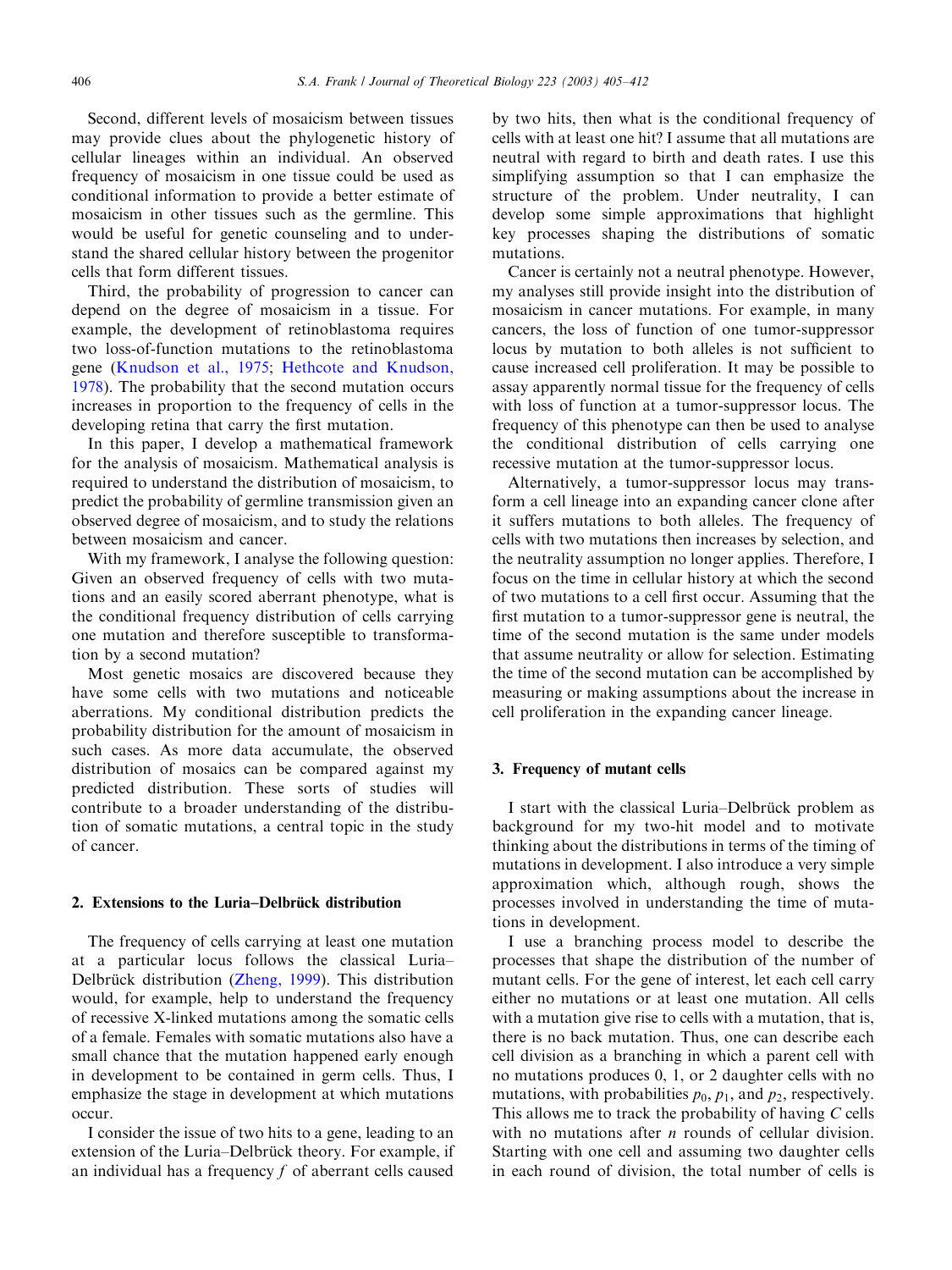$T = 2^n$ , thus  $1 - C/T$  is the frequency of cells with at least one mutation.

I calculate the probability distribution for  $C$  by first writing

$$
p_0 = u^2 \approx 0,\tag{1a}
$$

$$
p_1 = 2u(1-u) \approx 2u,\tag{1b}
$$

$$
p_2 = (1 - u)^2 \approx 1 - 2u,\tag{1c}
$$

where  $u < 1$  is the probability of a mutation along each branch of the binary tree. The probability generating function for the branching process is

$$
\phi(s) = p_0 + p_1 s + p_2 s^2. \tag{2}
$$

The coefficient on the  $j$ -th power of  $s$  gives the probability of j descendants with no mutations, that is, the probability that  $C = j$ . The generating function can be expanded recursively, such that

$$
\phi_{k+1}(s) = \phi_k(\phi(s)),\tag{3}
$$

with  $\phi_0 \equiv s$  and  $\phi_1 \equiv \phi(s)$ . Thus,  $\phi_n$  provides an exact probability distribution for C among the  $2<sup>n</sup>$  cells after n cell divisions deriving from a single common ancestor. However, the generating function provides little insight and becomes time consuming to calculate as n increases.

There are many technical papers on the Luria– Delbrück distribution ([Zheng, 1999](#page-7-0)). Rather than expand on that technical work, I develop a simple approximation to clarify the processes that shape the distribution. I also focus on what I call the effective time of the first mutation, defined as  $M = -\log_2(m)$ , where m is the frequency of mutant cells. If there is only one mutation, then  $M$  is the round of cellular division at which the mutation occurred. If there is more than one mutation, then *M* is the effective time of mutation.

An approximate distribution for the frequency of mutant cells can be built as follows. Start with a single, initial cell. In the *i*-th round of division, the number of new cells is 2<sup>*i*</sup>, the expected number of mutations is  $\gamma_i =$  $2^i u$ , and the probability of one mutation is  $\gamma_i e^{-\gamma_i}$ . A mutation in the i-th round of cell division leads to a mutation carried by at least  $1/2^i$  of the total cells because the early mutation carries forward through time in  $1/2<sup>i</sup>$  of the lineages. The total number of branches in the cellular history is  $2(2^n - 1) \approx 2^{n+1}$ . If  $2^{n+1}u < 1$ , then nearly all histories have either no mutations or one mutation, and the probability that a frequency of  $1/2<sup>i</sup>$  of the cells is mutated is  $\gamma_i e^{-\gamma_i}$  for  $i = 1, ..., n$ .

If  $2^{n+1}u$  is greater than one, then cellular histories often have more than one mutation. Each round of cellular division contributes on average a frequency of  $u$ mutations to the final total because the expected number of mutants in the *i*-th round is  $2^i u$  and each mutation carries forward in  $1/2<sup>i</sup>$  lineages. Thus, k rounds of cellular division add on average  $ku$  to the frequency of mutants.

In the early rounds of cellular division, the accumulation of mutations is highly stochastic. However, once the expected number of mutations per round of cellular division rises to about two, one can add to the mutation frequency in a roughly deterministic way. Thus, if one separates between stochastic and deterministic accumulation at the round of division x such that  $2^{x}u\approx2$  and  $x \approx 1 - \log_2(u)$ , then an approximate distribution is that a frequency of  $m = 1/2^{i} + (1 - 1/2^{i})(n - x - 1)u$  of the cells is mutated with probability  $y.e^{-\gamma_i}$ , with  $i\geq 1$ increasing until the cumulative probability reaches one. [Fig. 1](#page-3-0) shows the cumulative probability distribution for m as a function of the effective time of mutation,  $M =$  $-\log_2(m)$ .

#### 4. Frequency of mutant cells given two hits in some cells

I extend my analysis by studying the frequency  $m$  of cells with at least one hit given an observation of two mutations in a frequency  $f$  of cells. This is important because greater mosaicism for the first mutation increases the risk of multiple cancer origins and germline transmission. In the extreme case, the first mutation happens very early in development and the affected individual will often have symptoms similar to cases in which the defective allele was inherited. It is useful to know the probability that a case with hereditary symptoms is in fact a consequence of somatic mosaicism.

Consider a binary tree for cellular history with  $2<sup>n</sup>$  total cells after n rounds of cellular division. Our problem concerns the fraction m of the final cells that carry at least one mutation given that a frequency  $f$  of the final cells that carry two mutations. Let  $1 \le y \le n$  be the time step during which the earliest case of a second mutation occurs, and let  $1 \le x \le y$  be the time step during which the first mutation occurs in the lineage that eventually has the earliest second mutation.

The first hit at time x will cause at least  $2^{-x}$  of the final cells to carry at least one mutation—this is the degree of mosaicism,  $m\geq 2^{-x}$ . If the second hit occurs at time y, then the frequency of cells with two hits will be  $f \ge 2^{-y}$ . To translate frequencies into effective times of mutation, I use  $M = -\log_2(m)$  and  $F = -\log_2(f)$ . I define effective time intervals based on x and y such that  $x 1 < M \leq x$  and  $y - 1 < F \leq y$ , where x and y derive from the frequencies  $m$  and  $f$  rather than the actual times of the first and second hits.

I seek the conditional probability that  $x - 1 < M \le x$ given that  $y - 1 < F \le y$ . This is roughly the same as finding the probability for the effective time of the first mutation,  $x$ , given the effective time of the second mutation,  $\nu$ , where  $x \leq \nu$ .

I present a branching process formulation in the appendix. The generating function from that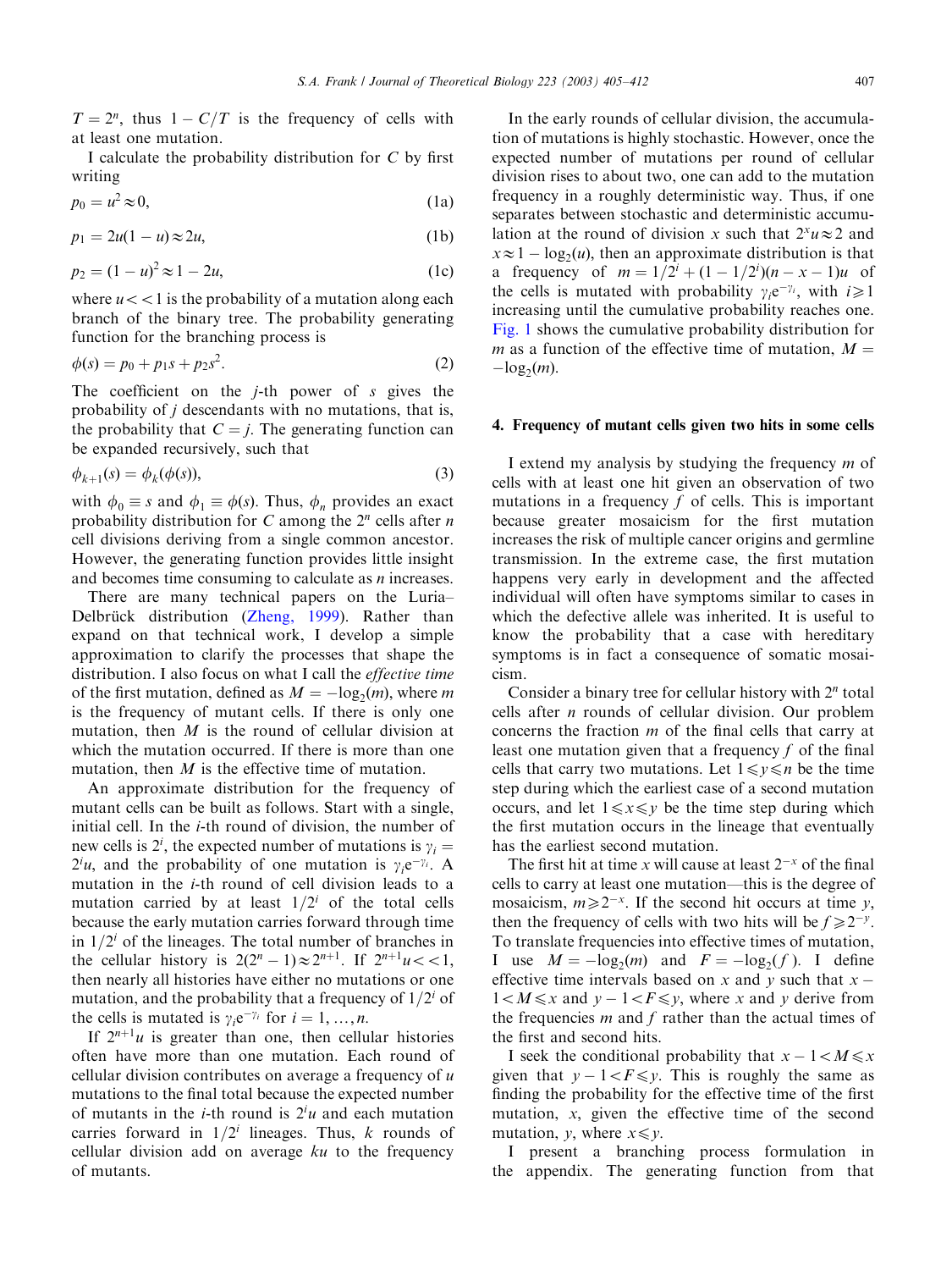<span id="page-3-0"></span>

Fig. 1. Probability distribution of mosaicism for cells with at least one mutation in a particular gene. The x-axis is the frequency  $m$  of cells with mutations, given as the effective time of mutation. The solid line shows the approximation given in the text. The dashed line shows the observed distribution in a Monte Carlo simulation of the branching process for 500 000 replications with  $u = 10^{-3}$ . I used a large mutation rate so that I could accumulate enough mutations in a reasonable amount of computer time. Each panel shows a different value of n, the total rounds of cellular division leading to  $2<sup>n</sup>$  cells. This is a form of the classical Luria–Delbrück distribution.

formulation gives the exact probability distribution function. However, the generating function becomes very time consuming to calculate as  $n$  increases, and it provides little insight into the factors that influence the distribution.

I build up an approximation by estimating the probability,  $p_x$ , that the frequency,  $m$ , among the final

 $2^n$  cells with one or two hits is  $2^{-x} \le m < 2^{-x+1}$ , given that the frequency,  $f$ , of cells with two hits is  $2^{-y} \le f < 2^{-y+1}$ . I developed this approximation by listing factors that contribute to the probability of interest, and then dropping terms that did not significantly affect the fit of the approximation to computer simulations. I discuss only the significant terms.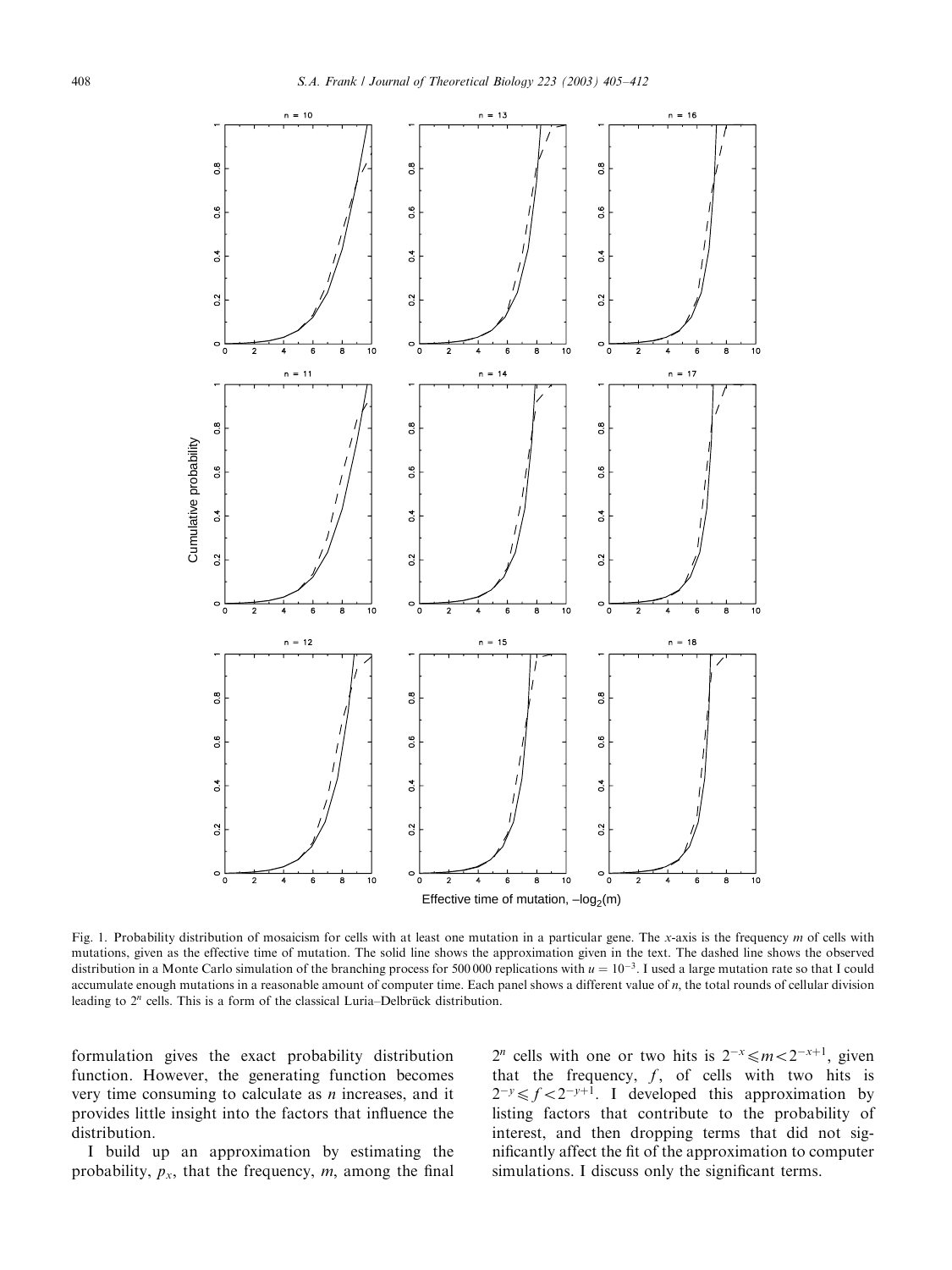<span id="page-4-0"></span>Suppose that a second mutation occurred at time  $y$ . Then a first mutation must have occurred in the lineage leading up to the second mutation sometime during the y cell divisions in that lineage. The mutation probability per daughter cell deriving from a parent with zero mutations is u for  $x < y$ . For  $x = y$ , given that the second mutation occurs, the probability of the first mutation in that same cell is  $u/2$ . Thus, the approximate probability of a first mutation occurring at time step  $x = 1, ..., y$  is proportional to  $\alpha(x)/2$ , with  $\alpha(z) = 0$  for  $z > v$ ,  $\alpha(z) = 1$ for  $z = y$ ,  $\alpha(z) = 2$  for  $z < y$ .

This approximation must be adjusted to account for several additional factors. First, in the lineage descending from the first mutation, another mutation must not occur before  $y$  or in two descendants at time  $y$ . The number of descendants in which there must be zero mutations is  $2(2^{y-x} - 1)$ . Second mutations occur at rate  $u/2$ , so the expected number of mutations in this class of descendants is  $\lambda_1 = (u/2)2(2^{y-x} - 1)$  and the probability of zero mutations is  $P_0(\lambda_1) = e^{-\lambda_1}$ , with  $P_i(\lambda)$  as the Poisson probability of i occurrences of a process with mean  $\lambda$ .

Second, no mutations can occur at any branch at time  $t \leq x$  except the first mutation at time x in the particular branch leading to the focal second mutation at time  $\nu$ . The probability of zero mutations of this sort is  $P_0(\lambda_2)$ , with  $\lambda_2 = u(2(2^x - 1) - 1)$ .

Third, another alternative is for the mutation in the focal lineage to occur at any time  $t > x$  and another mutation to occur at time  $x$  in a lineage different from the focal lineage, which occurs with probability  $P_1(\lambda_3)$  with  $\lambda_3 = u(2^x - 1)$ . One also has to deduct for the probability of no mutations before  $x$  with  $\lambda_4 = u(2(2^x - 1) - 1)$ , no second mutations in the lineage with the first mutation at x,  $\lambda_5 =$  $(u/2)(2(2^{y-x} - 1) + 1)$ , and no second mutations after t and before the given second mutation at  $y$ , where such second mutations occur on average at  $\lambda_6(t) =$  $(u/2)(2(2^{y-t} - 1)).$ 

Fourth, one has to add to  $p_x$  those cases in which enough mutations happen at rounds of cell division greater than x to cause  $2^{-x} \le m < 2^{-x+1}$ . I handle this by adding to  $p_x$  all probabilities  $p_z$  such that  $z > x$  and  $z \in \mathbb{Z}$ . where  $Z$  is the set of indices that map to  $x$ . Elements in Z are obtained by starting with those z for which  $2^z u$ 0.2, which limits the mapping to those  $z$  over which multiple mutations are reasonably probable. If z satisfies that condition, then z maps to  $x = \text{ceil}[z - (z - k)/2]$ , where  $k = -\log_2(2^{-z} + (1 - 2^{-z})(n - z + 1)u)$ , and *ceil(a)* rounds to the nearest integer greater than or equal to a. Here,  $k$  accounts for the nearly deterministic accumulation of mutations after time  $x$ , in a way similar to my approximation for the Luria–Delbrück problem. The use of  $x = \text{ceil}[z - (z - k)/2]$  causes the later mutations at z to flow back one-half the distance toward the effective time,  $k$ . I chose the particular form of this flowback factor by fitting to distributions from Monte Carlo simulations.

Combining terms,

$$
Sp_x = \alpha(x)P_0(\lambda_1)P_0(\lambda_2)
$$
  
+  $P_1(\lambda_3)P_0(\lambda_4 + \lambda_5) \sum_{k=x+1}^{y} \alpha(k)P_0(\lambda_6(k))$   
+  $\sum_{z \in Z} p_z$ 



Fig. 2. Probability distribution of individuals having a frequency of cells  $f$  with two mutations. The x-axis is given as the effective time of the second mutation,  $-\log_2(f)$ . This is the unconditional distribution, showing how often individuals carry a particular burden of doubly mutated cells. The plot shows results from Monte Carlo simulation of the branching process for 500 000 replications with  $u = 10^{-3}$ . Each line shows a different value of  $n = 10, \ldots, 18.$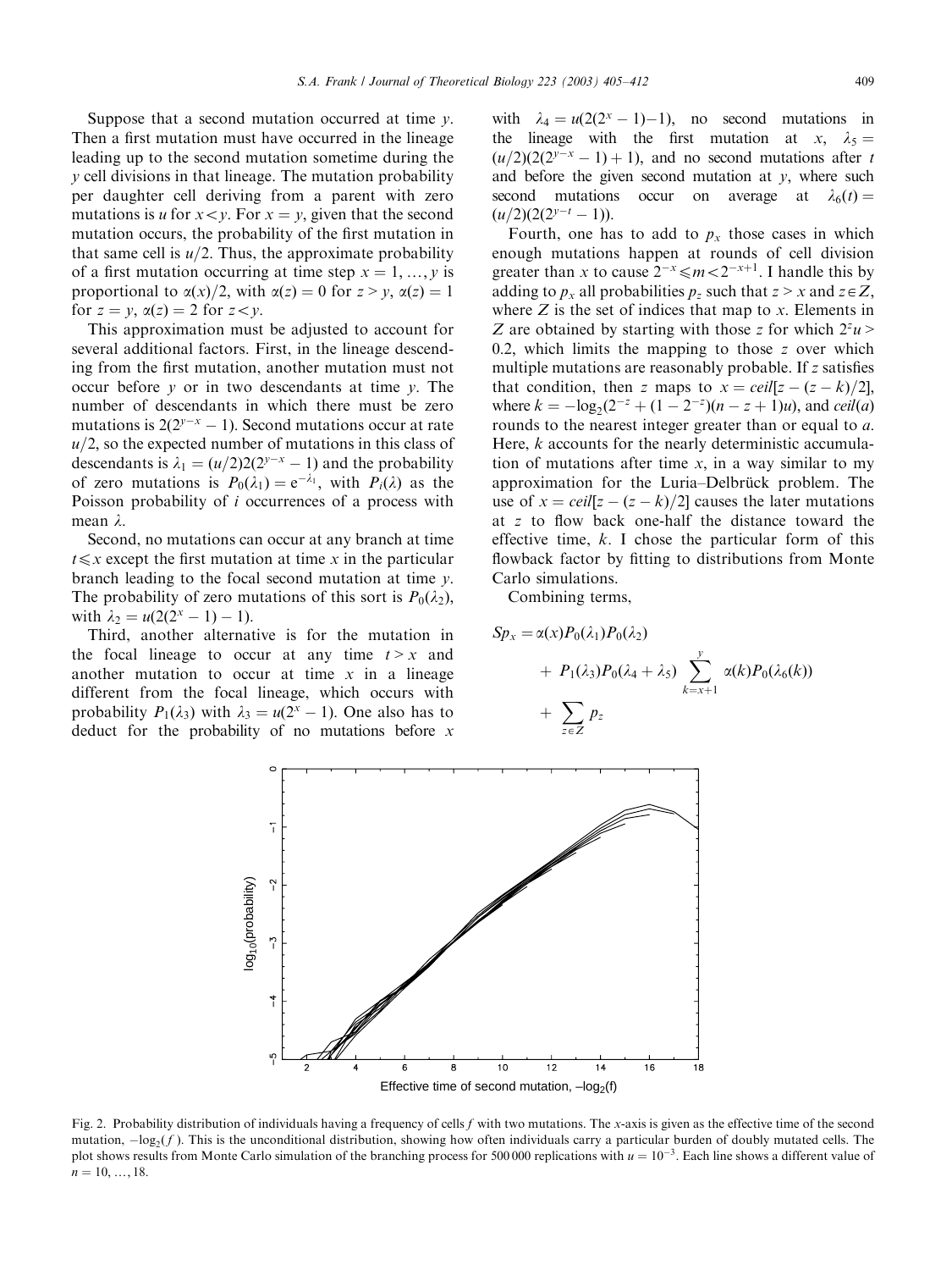<span id="page-5-0"></span>for  $x = 1, ..., y$ , with  $S = \sum p_x$  and the definition of  $\alpha(z)$ given above.

[Fig. 2](#page-4-0) shows the unconditional probability distribution for individuals having a frequency  $f$  of cells with two mutations. This shows how often phenotypic aberrations of a particular abundance would arise in individuals from two hits within a cellular lineage.

Fig. 3 shows the conditional distribution of individuals having a frequency of cells m with at least one mutation given a frequency of cells with two mutations of  $2^{-y} \le f \le 2^{-y+1}$  or, equivalently, an effective time of a second mutation of  $y$ . My simple approximation matches very well the observed conditional distributions.



Fig. 3. Probability distribution of individuals having a frequency of cells m with at least one mutation given a frequency of cells with two mutations of  $2^{-y} \le f \le 2^{-y+1}$  or, equivalently, an effective time of a second mutation of y. Each panel shows the conditional distribution given a value of  $y = 10, \ldots, 18$ . Colored lines show results for  $n = y, \ldots, 18$  from a Monte Carlo simulation of the branching process for 500 000 replications with  $u = 10^{-3}$ . Each black line is based on the theoretical approximation given in the text for the average value of n in the panel,  $n = (18 + y)/2$ .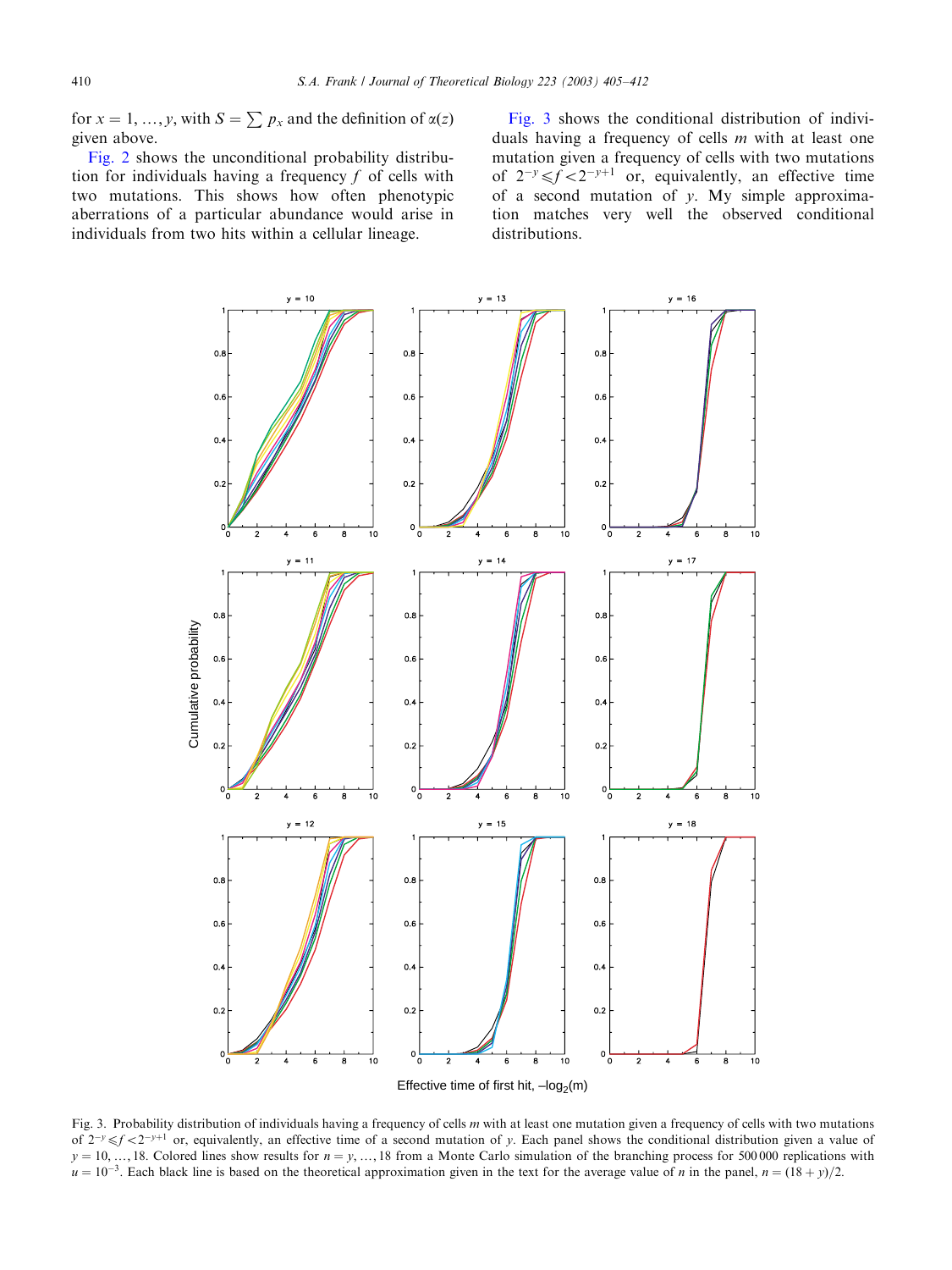#### S.A. Frank / Journal of Theoretical Biology 223 (2003) 405–412 411

# 5. Discussion

The distribution of mutation frequency in a population contributes fundamentally to many aspects of population biology and evolution. The Luria– Delbrück distribution is the well-known description for the frequency of mutations at a single locus in haploid populations. I have extended the problem to consider the relations between the frequency of cells with two mutations and the frequency of cells with at least one mutation.

Consider, for example, a patient with retinoblastoma cancer. This cancer arises following mutations to both alleles at the retinoblastoma locus [\(Knudson, 1993\)](#page-7-0). The developed retina has on the order of  $10<sup>6</sup>$  cells. If one assumes a mutation rate on the order of  $10^{-6}$  or smaller, then the frequency of cells with two hits at the time of the second hit is at least  $u$ . Given a frequency of cells  $u$ or greater with two hits at the time of the second hit, at what stage in retinal development did the first hit occur? Or, equivalently, assuming that the first hit occurred during retinal development, what frequency of normal retinal cells carries the first mutation and is at risk for transformation by a second mutation?

My analysis shows that, given a frequency of at least u cells expressing a mutant recessive phenotype with the second hit occurring at the y-th round of cellular division, there is a nearly uniform probability that the first hit occurs at any time over the cellular generations 1,  $\ldots$ ,  $z \leq y$ . This can be seen in the upper left panel of [Fig. 3,](#page-5-0) in which  $y = 10$  and, to speed calculations,  $u = 10^{-3}$ . A second hit at  $y = 10$  means that at least  $1/2^y \approx u$  cells have two hits. The nearly linear cumulative distribution up to  $z \approx 8$  shows an approximately uniform distribution over time for the occurrence of the first hit.

When the second hit occurs later, and the frequency of cells with two hits at the time of the second hit is much smaller than  $u$ , the effective time of the first hit becomes concentrated within one or a few rounds of cellular division. For  $u = 10^{-3}$  and the second hit at  $y = 18$ , the effective time of the first hit occurs mostly at or just after the 7-th round of cellular division ([Fig. 3](#page-5-0), lower right panel). Two opposing forces concentrate the frequency of cells with one hit near  $1/2^7$ . First, earlier first mutations would almost certainly have second hits before  $y = 18$ . Second, later first hits are augmented in frequency by the nearly deterministic accumulation of first hits in other lineages at times *i* for  $2^i u > 1$ . This can be seen in the Luria–Delbrück distribution for the unconditional times of the first hit ([Fig. 1](#page-3-0), lower right panel).

From these results and from simulations with  $u =$  $10^{-4}$  (not shown), when the second hit occurs late,  $1/2^y < u$ , it appears that the effective time of the first hit concentrates near *i* such that  $2^i u \approx 0.1$ . This matches

the observed simulation values of  $i \approx 7$  for  $u = 10^{-3}$  and  $i \approx 10$  for  $u = 10^{-4}$ , and predicts that  $i \approx 17$  for  $u = 10^{-6}$ .

These various results show how the effective time of the second mutation provides information about the effective time of the first mutation. When the first mutation happens early in the cellular history, then the cellular population carries a high frequency of cells susceptible to transformation by a second mutation. If the cellular history under consideration goes back early into development, then different tissues will share a high frequency of cells carrying the mutation. The carrier frequency is particularly important when considering the probability that the germline has the mutation.

The degree to which different tissues carry the same early mutation also provides information about the cellular history of early development. This is particularly important in understanding when the germline differentiates, how many cells form the primordial germ tissue, and what is the cellular history of those primordial cells. These questions are, of course, empirical problems. But the empirical problems are greatly sharpened and more productively studied by understanding the quantitative relations between mutation and the history of cellular populations.

#### Acknowledgements

National Science Foundation Grant DEB–0089741 and National Institutes of Health Grant AI24424 support my research.

# Appendix

In this appendix, I present a branching process model for the joint probability distribution of cells with one and two hits. The conditional distribution of cellular histories with  $m$  cells carrying at least one mutation given f cells with two mutations can be obtained from the joint distribution.

In this model, any previously unmutated allele mutates during transmission from parent cell to daughter cell with probability  $u/2$ . Each mutation event affects only one of the four alleles in the two diploid daughter cells. Thus, if a parent has two unmutated alleles, then it produces one mutant copy with a probability of approximately  $4(u/2) = 2u$ . If a parent has one mutated allele and one unmutated allele, then the second allele is mutated in one progeny with a probability of approximately  $2(u/2) = u$ .

One can track the number of cells with 0, 1, or 2 hits as  $C_0$ ,  $C_1$ , and  $C_2$  in a three-type branching process. Let  $p_i(x, y, z)$  be the probability that an individual with  $i =$  $0, 1, 2$  hits produces x daughter cells with zero hits each,